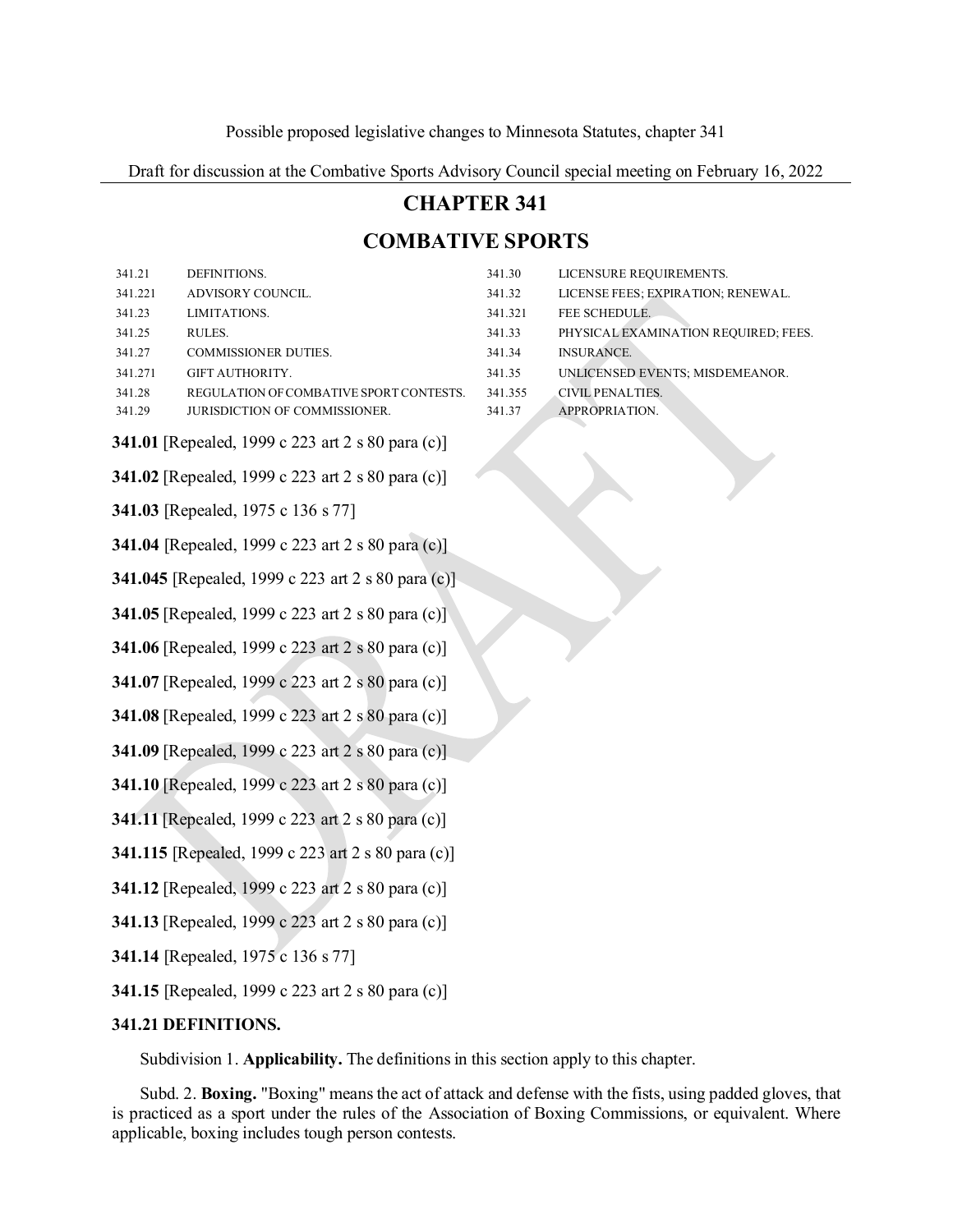Subd. 2a. **Combatant.** "Combatant" means an individual who employsthe act of attack and defense as a boxer, tough person, martial artist, or mixed martial artist while engaged in a combative sport.

Subd. 2b. **Combative sport.** "Combative sport" means a sport that employsthe act of attack and defense with the fists, with or without using padded gloves, or feet that is practiced as a sport under the rules of the Association of Boxing Commissions, unified rules for mixed martial arts, or their equivalent. Combative sports include professional boxing and professional and amateur tough person and professional and amateur mixed martial arts contests.

Subd. 2c. **Combative sports contest.** "Combative sports contest" means a professional boxing, a professional or amateur tough person, or a professional or amateur martial art contest or mixed martial arts contest, bout, competition, match, or exhibition.

Subd. 3. [Repealed, 2012 c 278 art 3 s 10]

Subd. 3a. **Commissioner.** "Commissioner" means the commissioner of labor and industry or a duly designated representative of the commissioner who is either an employee of the Department of Labor and Industry or a person working under contract with the department.

Subd. 4. [Renumbered subd 2c]

Subd. 4a. [Repealed, 2012 c 278 art 3 s 10]

Subd. 4b. **HBV.** "HBV" means the hepatitis B virus with the e-antigen present in the most recent blood test.

Subd. 4c. HCV. "HCV" means the hepatitis C virus.

Subd. 4d. **HIV.** "HIV" means the human immunodeficiency virus.

Subd. 4e. **Individual.** "Individual" means a living human being.

Subd. 4f. [Renumbered subd 4g]

Subd. 4f. **Martial art.** "Martial art" means a variety of weaponless disciplines of combat orself-defense that utilize physical skill and coordination, and are practiced as combat sports. The disciplines include, but are not limited to, Wing Chun, kickboxing, Tae kwon do, savate, karate, Muay Thai,sanshou, Jiu Jitsu, judo, ninjitsu, kung fu,Brazilian Jiu Jitsu, wrestling, grappling,tai chi, and other weaponlessmartial arts disciplines.

Subd. 4g. [Renumbered subd 4h]

Subd. 4g. **Mixed martial arts contest.** "Mixed martial arts contest" means a combat sport in which combatants are permitted to use a wide range of fighting techniques and is a contest between two or more individuals consisting of any combination of two or more full contact martial art disciplines.

Subd. 4h. [Renumbered subd 4f]

Subd. 4h. **Person.** "Person" means an individual, corporation, partnership, limited liability company, organization, or other business entity organized and existing underlaw, its officers and directors, or a person holding 25 percent or more of the ownership of a corporation that is authorized to do business under the laws of this state.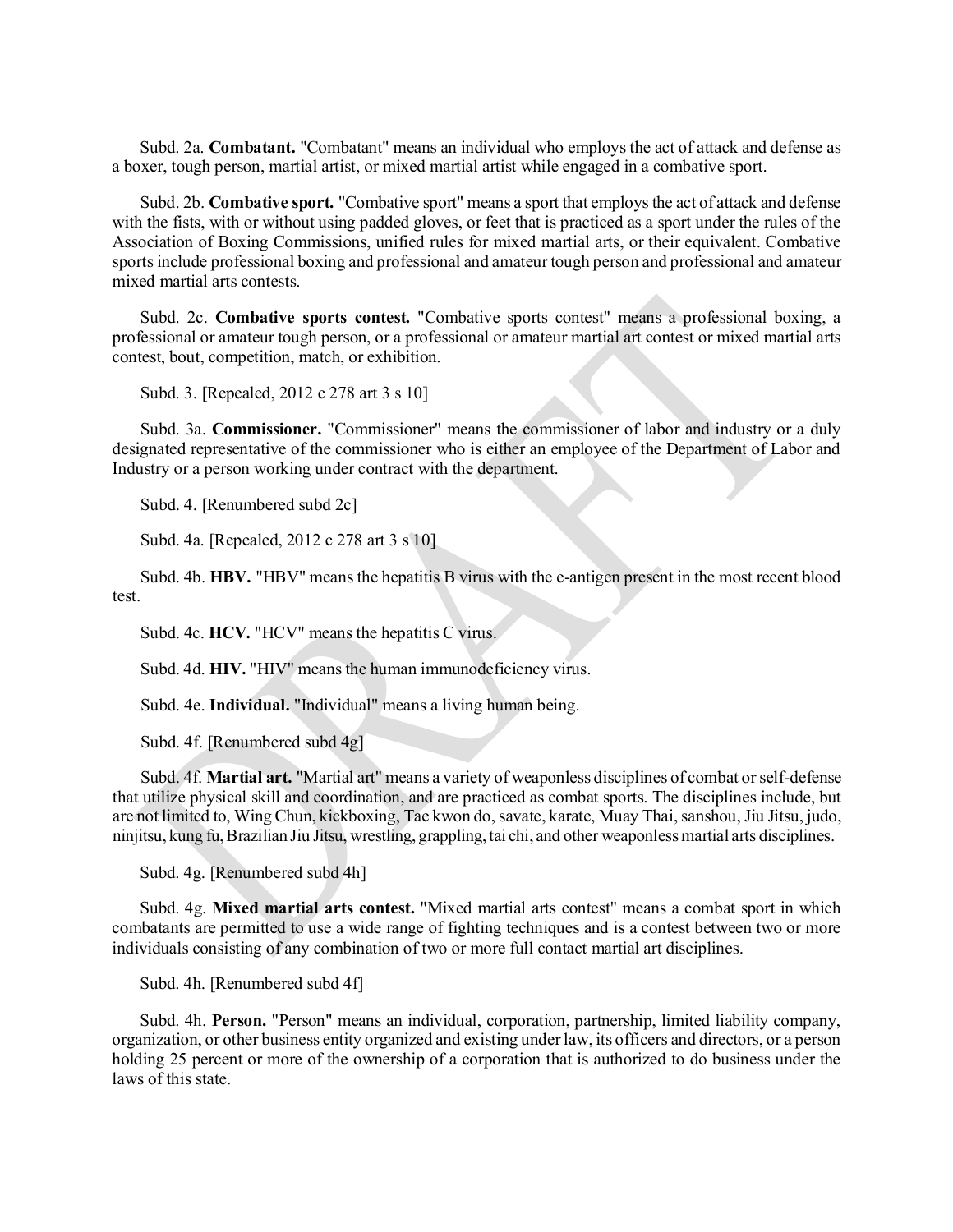Subd. 5. **Professional.** "Professional" means any person who competes for any money prize or a prize that exceeds the value of \$50 or teaches, pursues, or assists in the practice of a combative sport as a means of obtaining a livelihood or pecuniary gain.

Subd. 6. [Repealed by amendment, 2008 c 300 s 20]

Subd. 7. **Tough person contest.** "Tough person contest," including contests marketed astough man or tough woman contests, means a boxing match or similar contest where each combatant wears headgear and gloves that weigh at least 12 ounces, contest of two-minute rounds consisting of not more than four rounds between two or more individuals who use their hands, or their feet, or both in any manner. Tough person contest includes kickboxing and other recognized martial art contest.

Subd. 8. [Repealed by amendment, 2008 c 300 s 20]

<span id="page-2-0"></span>History: 2006 c 282 art 11 s 13; 2007 c 135 art 3 s 30; 2008 c 300 s 20; 2012 c 278 art 3 s 1; 2013 c *85 art 2 s 37; 2015 c 54 art 3 s 1-5,14*

**341.22** [Repealed, 2012 c 278 art 3 s 10]

#### **341.221 ADVISORY COUNCIL.**

(a) The commissioner must appoint a Combative Sports Advisory Council to advise the commissioneron the administration of duties under this chapter.

 $(b)$  The council shall have nine five members appointed by the commissioner. One member must be a retired judge of the Minnesota District Court, Minnesota Court of Appeals, Minnesota Supreme Court, the United States District Court for the District of Minnesota, or the Eighth Circuit Court of Appeals. At least four All five members must have knowledge of the boxing combative sports industry. At least four members must have knowledge of the mixed martial arts industry. The commissioner shall make serious efforts to appoint qualified women to serve on the council.

(c)Council members shall serve terms of four years with the terms ending on the first Monday in-January.

(d) (c) The council shall annually elect from its membership a chair.

(e) (d) Meetings shall be convened by the commissioner, or by the chair with the approval of the commissioner.

<span id="page-2-1"></span>(f) (e) Appointments to the council and the terms of council members shall be governed by sections 15.059 and 15.0597. The commissioner shall designate two of the members to serve until the first Monday in January 2013; two members to serve until the first Monday in January 2014; two members to serve until the first Monday in January 2015; and three members to serve until the first Monday in January 2016.

 $\left(\frac{g}{g}\right)$  (f) Removal of members, filling of vacancies, and compensation of members shall be as provided in section 15.059.

(g) Meetings convened for the purpose of advising the commissioner on issues related to a challenge filed under section 341.345 are exempt from the open meeting requirements of Minnesota Statutes, chapter 13D.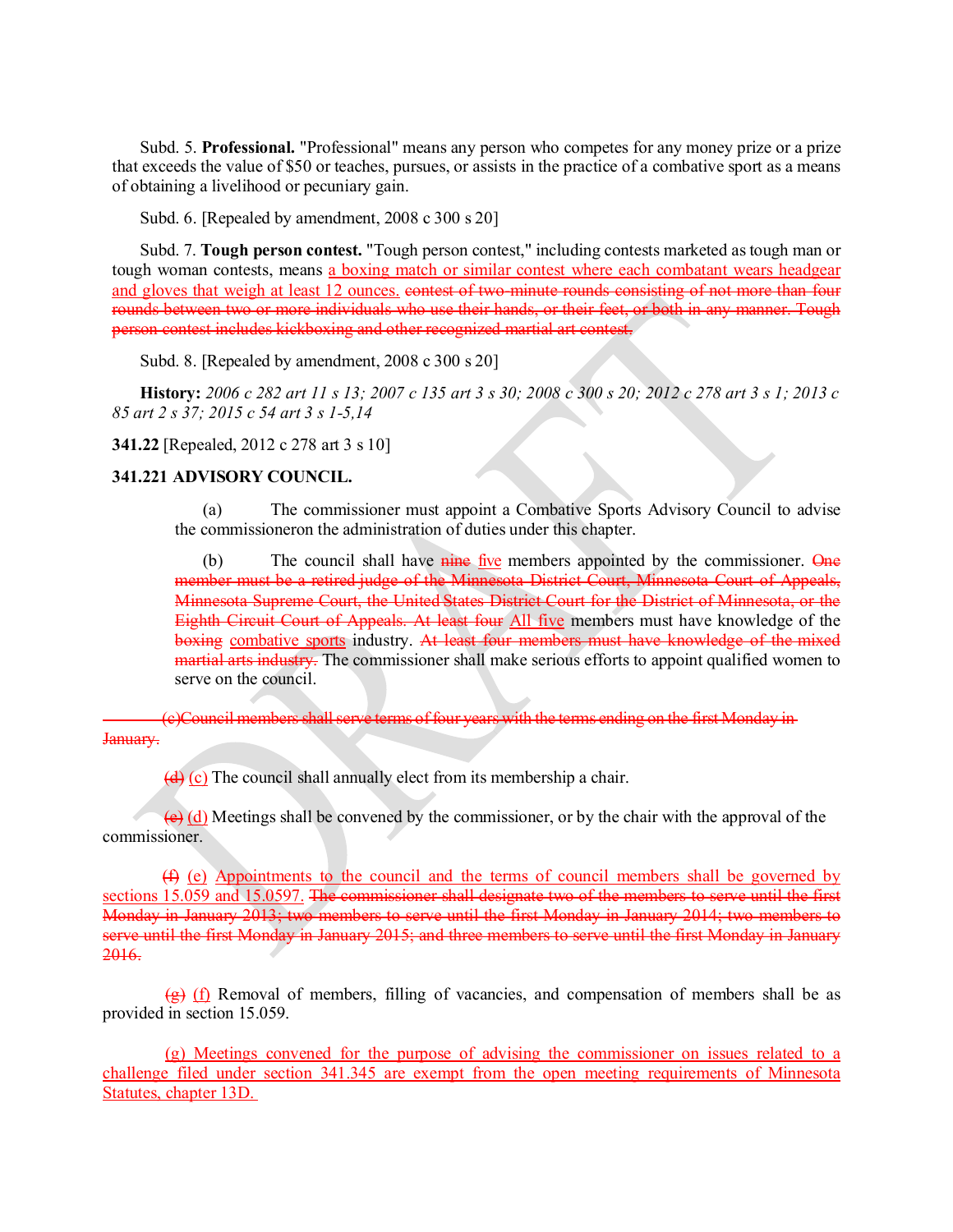**History:** *2012 c 278 art 3 s 2; 2013 c 85 art 2 s 38*

# **341.23 LIMITATIONS.**

<span id="page-3-0"></span>No member of the council may directly or indirectly promote a contest, directly or indirectly engage in the managing of a combatant, or have an interest in any manner in the proceeds from a combative sport contest.

**History:** *2006 c 282 art 11 s 15; 2008 c 300 s 22; 2012 c 278 art 3 s 3*

**341.24** [Repealed, 2012 c 278 art 3 s 10]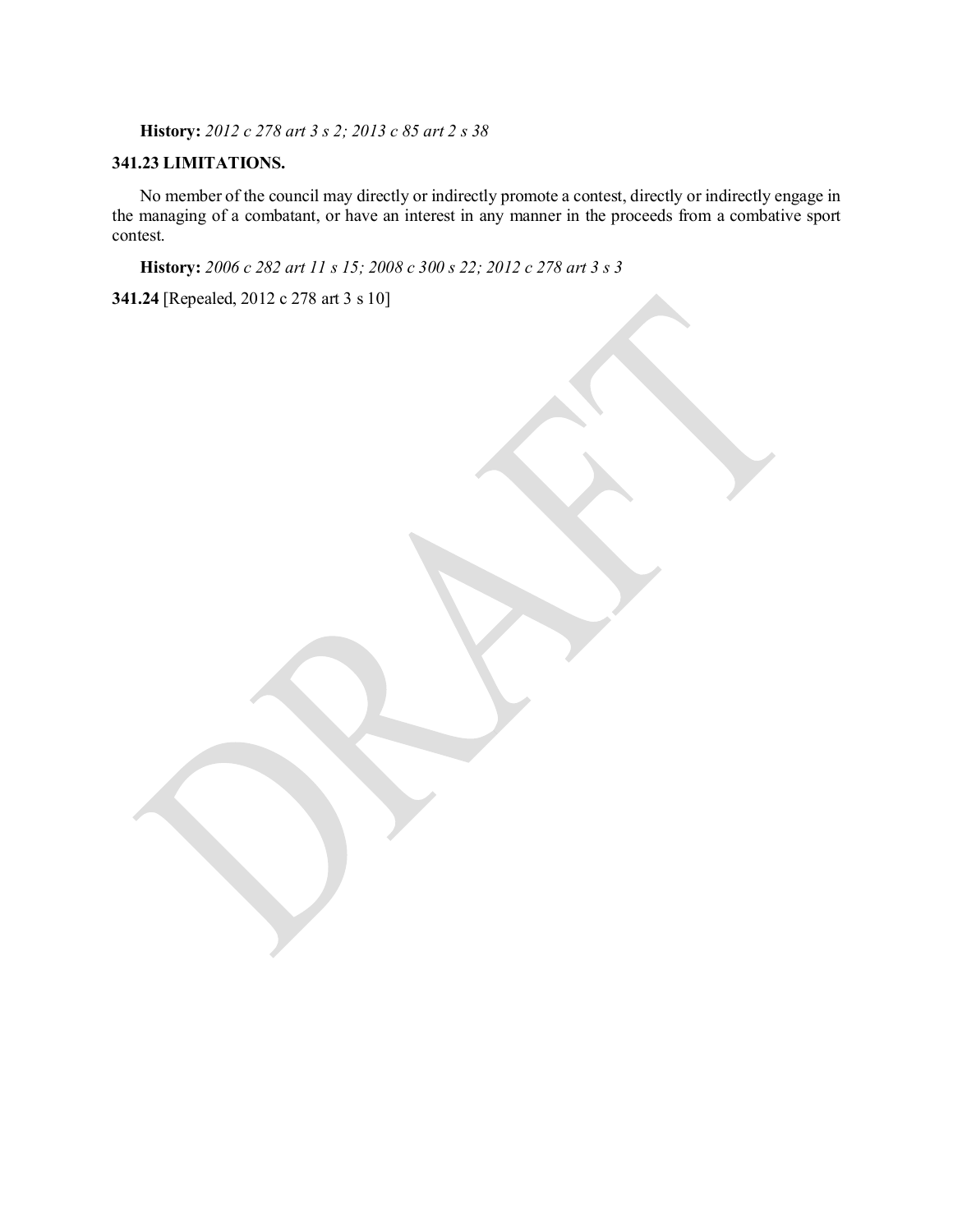#### **341.25 RULES.**

(a) The commissioner may adopt rules that include standards for the physical examination and condition of combatants and referees.

(b)The commissionermay adopt other rules necessary to carry out the purposes ofthis chapter, including, but not limited to, the conduct of all combative sport contests and their manner, supervision, time, and place.

(c) The commissioner must adopt unified rules for mixed martial arts contests.

(d)The commissionermay adopt the rules ofthe Association ofBoxing Commissions, with amendments.

(e)The most recent version of the Unified Rules of Mixed Martial Arts, as promulgated by the Association of Boxing Commissions and amended August 2, 2016, are incorporated by reference and made a part of this chapter except as qualified by this chapter and Minnesota Rules, chapter 2202. In the event of a conflict between this chapter and the Unified Rules, this chapter must govern.

(f) The most recent version of the Unified Rules of Boxing, as promulgated by the Association of Boxing Commissions, are incorporated by reference and made a part ofthis chapter except as qualifiedby this chapter and Minnesota Rules, chapter 2201. In the event of a conflict between this chapter and the Unified Rules, this chapter must govern.

<span id="page-4-0"></span>History: 2006 c 282 art 11 s 17; 2007 c 135 art 3 s 32; 2008 c 300 s 23; 2008 c 370 s 13; 2012 c 278 *art 3 s 9; 2017 c 68 art 2 s 1; 2018 c 182 art 1 s 94*

**341.26** [Repealed, 2012 c 278 art 3 s 10]

#### **341.27 COMMISSIONER DUTIES.**

The commissioner shall:

(1) issue, deny, renew, suspend, or revoke licenses;

(2) make and maintain records of its acts and proceedings including the issuance, denial, renewal, suspension, or revocation of licenses;

(3) keep public records of the council open to inspection at all reasonable times;

(4) develop rules to be implemented under this chapter;

(5) conform to the rules adopted under this chapter;

(6) develop policies and procedures for regulating boxing and mixed martial arts;

(7) immediately suspend an individual license for a medical condition, including but not limited to a medical condition resulting from an injury sustained during a match, bout, or contest that has been confirmed by the ringside physician. The medical suspension must be lifted after the commissioner receives written information from a physician licensed in the home state of the licensee indicating that the combatant may resume competition, and any other information that the commissioner may by rule require. Medical suspensions are not subject to section 326B.082 or the contested case procedures provided in sections 14.57 to 14.69; and

<span id="page-4-1"></span>(8) immediately suspend an individual combatant license for a mandatory rest period, which must commence at the conclusion of every combative sports contest in which the license holder competes and does not receive a medical suspension. A rest suspension must automatically lift after 14 calendar days from the date the combative sports contest passed without notice or additional proceedings. Rest suspensions are not subject to section 326B.082 or the contested case procedures provided in sections 14.57 to 14.69.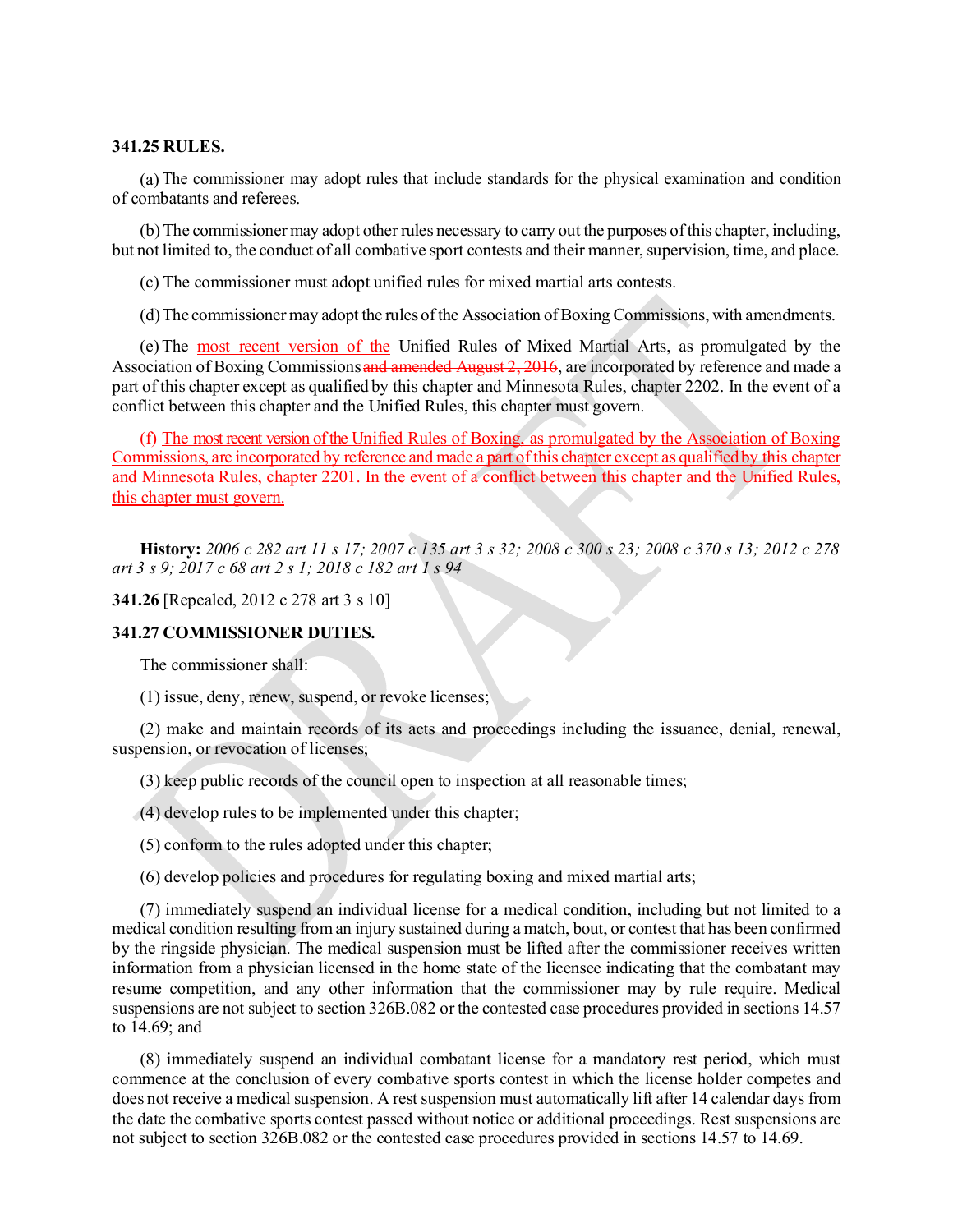**History:** 2006 c 282 art 11 s 19; 2007 c 135 art 3 s 33; 2008 c 300 s 25; 2012 c 278 art 3 s 4,9; 2013 *c 85 art 2 s 39; 2017 c 68 art 2 s 2*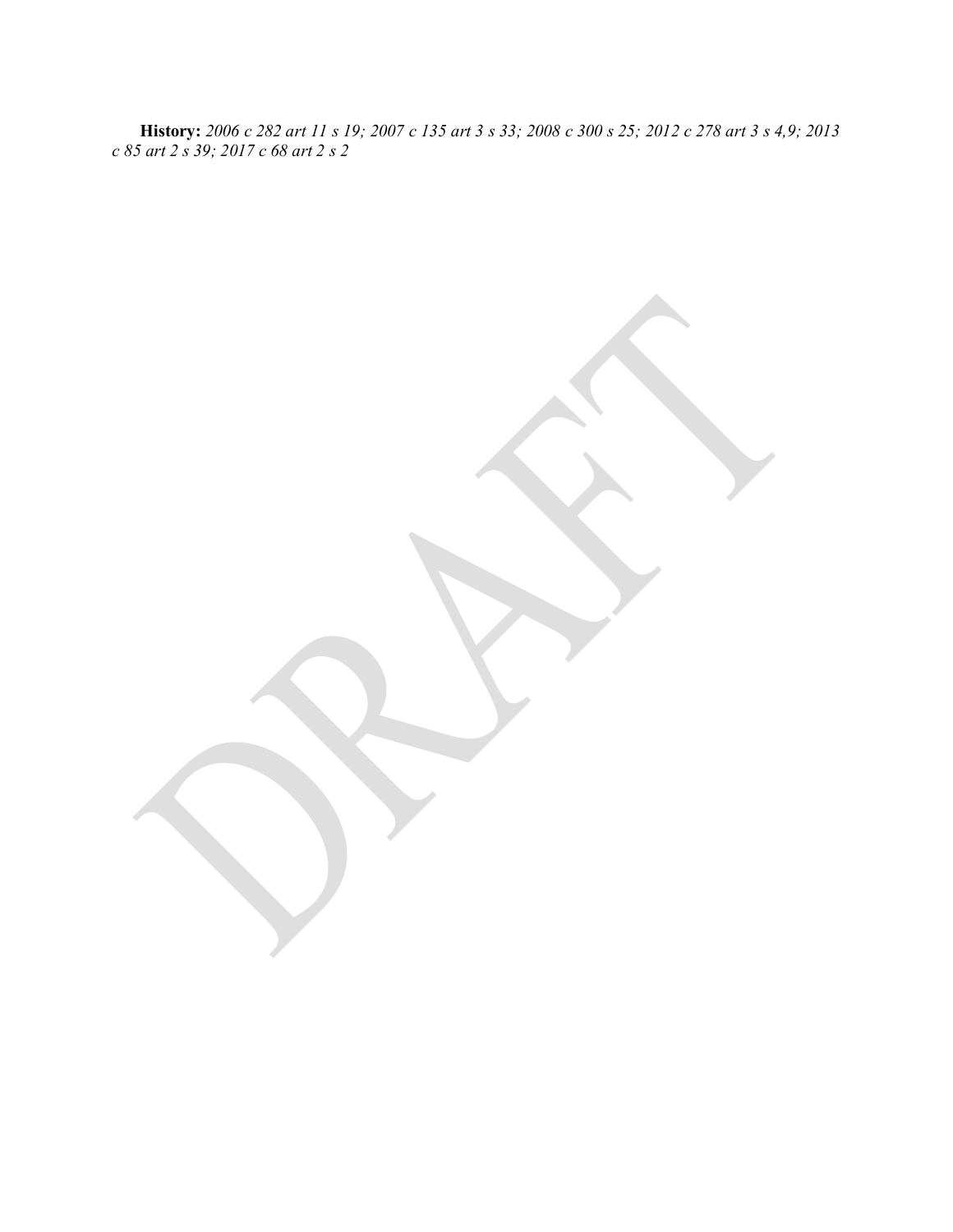#### **341.271 GIFT AUTHORITY.**

The commissioner may apply for, receive, and expend grants and gifts of money consistent with the powers and dutiesspecified in section 341.27. The commissionermay accept gifts, bequests, grants, payments for services, and other public and private money to help finance the activities required under this chapter.

**History:** *2008 c 300 s 26; 2012 c 278 art 3 s 5*

#### **341.28 REGULATION OF COMBATIVE SPORT CONTESTS.**

Subdivision 1. **Regulatory authority; combative sports.** All combative sport contests within thisstate must be conducted according to the requirements of this chapter.

Subd. 2 1a. **Regulatory authority; professional boxing contests.** All professional boxing contests are subject to this chapter. Every combatant in a boxing contest shall wear padded gloves that weigh at least eight ounces. Officials at all boxing contests must be licensed under this chapter.

Subd. 23. **Regulatory authority; tough person contests.** All professional and amateur tough person contests are subject to this chapter. All tough person contests are subject to the most recent version of the Unified Rules of Boxing, as promulgated by the Association of Boxing Commissions. Association of Boxing Commissions rules. Every contestant in a tough person contest shall have a physical examination prior to their bouts. Every contestant in a tough person contest shall wear headgear and padded gloves that weigh at least 12 ounces. All tough person bouts are limited to two-minute rounds and a maximum of four total rounds. Officials at all tough person contests shall be licensed under this chapter.

Subd. 34. **Regulatory authority; mixed martial arts contests; similar sporting events.** All professional and amateur mixed martial arts contests, martial arts contests except amateur contests regulated by the Minnesota State High School League (MSHSL), recognized martial arts studios and schools in Minnesota, and recognized national martial arts organizations holding contests between students, ultimate fight contests, and similar sporting events are subject to this chapter and all officials at these events must be licensed underthis chapter.

Subd. 5. **Regulatory authority; martial arts and amateur boxing.** (a) Unless this chapter specifically states otherwise, contests or exhibitions for martial arts and amateur boxing are exempt from the requirements of this chapter and officials at these events are not required to be licensed under this chapter.

(b) All martial arts and amateur boxing contests must be regulated by the Thai Boxing Association; International Sports Karate Association; World Kickboxing Association; United States Muay Thai Association; United States Muay Thai Federation; World Association of Kickboxing Organizations; International Kickboxing Federation; USA Boxing; or an organization that governs interscholastic athletics under subdivision 6.

(c) Any regulatory body overseeing a martial arts or amateur boxing event must submit bout results to the commissioner within 72 hours after the event. If the regulatory body issues suspensions, it must submit to the commissioner, within 72 hours after the event, a list of any suspensions resulting from the event.

Subd. 6*.* **Regulatory authority; certain students.** Combative sport contests regulated by the Minnesota State High School League (MSHSL), National Collegiate Athletic Association (NCAA), National Junior Collegiate Athletic Association (NJCAA), National Association of Intercollegiate Athletics (NAIA), or any similar organization that governs interscholastic athletics are not subject to this chapter and officials at these events are not required to be licensed under this chapter.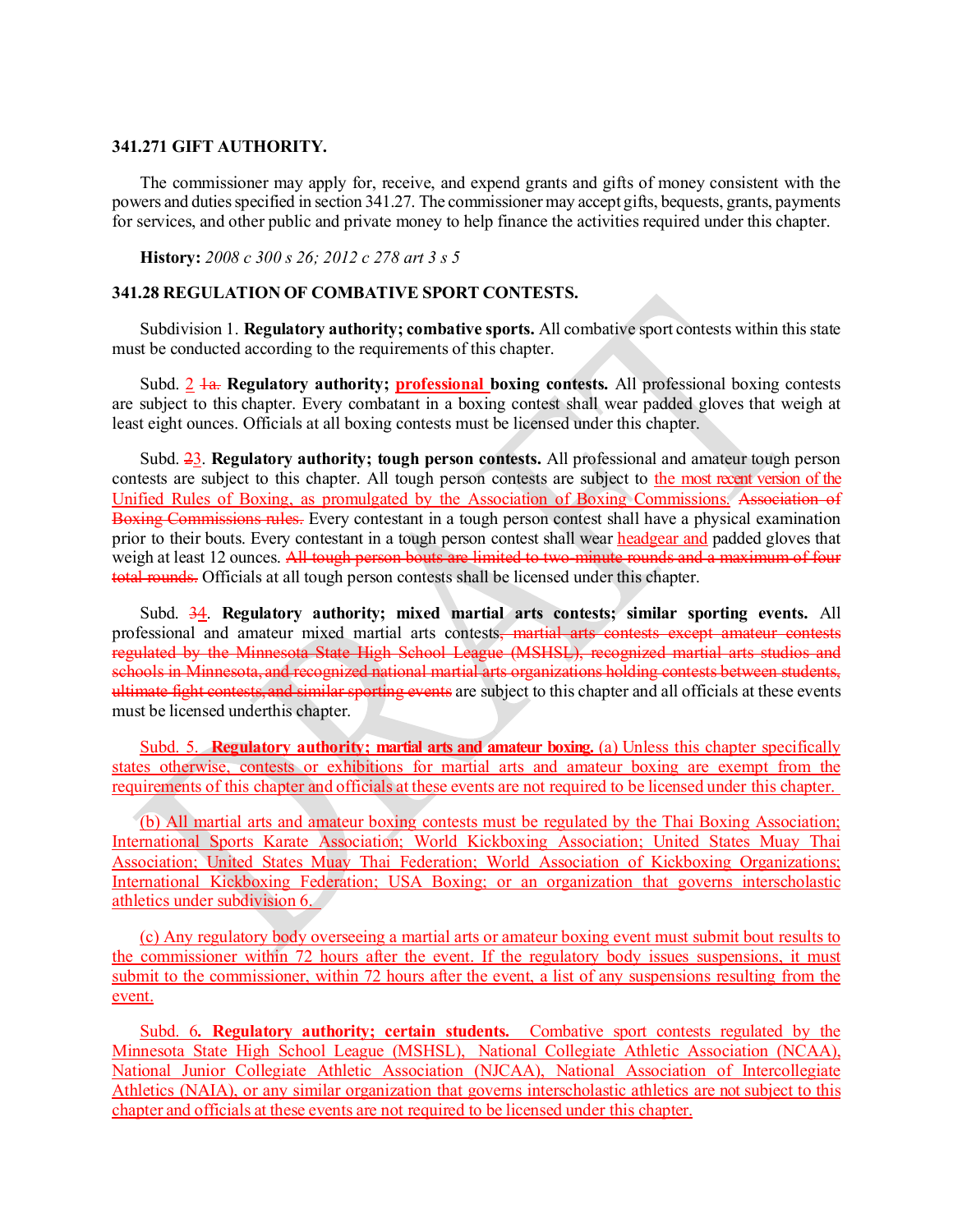History: 2006 c 282 art 11 s 20; 2007 c 135 art 3 s 34,35; 2008 c 300 s 27; 2012 c 278 art 3 s 6; 2015 *c 54 art 3 s 6*

## **341.29 JURISDICTION OF COMMISSIONER.**

The commissioner shall:

(1) have sole direction, supervision, regulation, control, and jurisdiction over all combative sport contests that are held within this state unless a contest is exempt from the application of this chapter under federal law;

(2) have sole control, authority, and jurisdiction over all licenses required by this chapter;

(3) grant a license to an applicant if, in the judgment of the commissioner, the financial responsibility, experience, character, and general fitness of the applicant are consistent with the public interest, convenience, or necessity and the best interests of combative sports and conforms with this chapter and the commissioner's rules;

(4) deny, suspend, or revoke a license using the enforcement provisions of section 326B.082, except that the licensing reapplication time frames remain within the sole discretion of the commissioner; and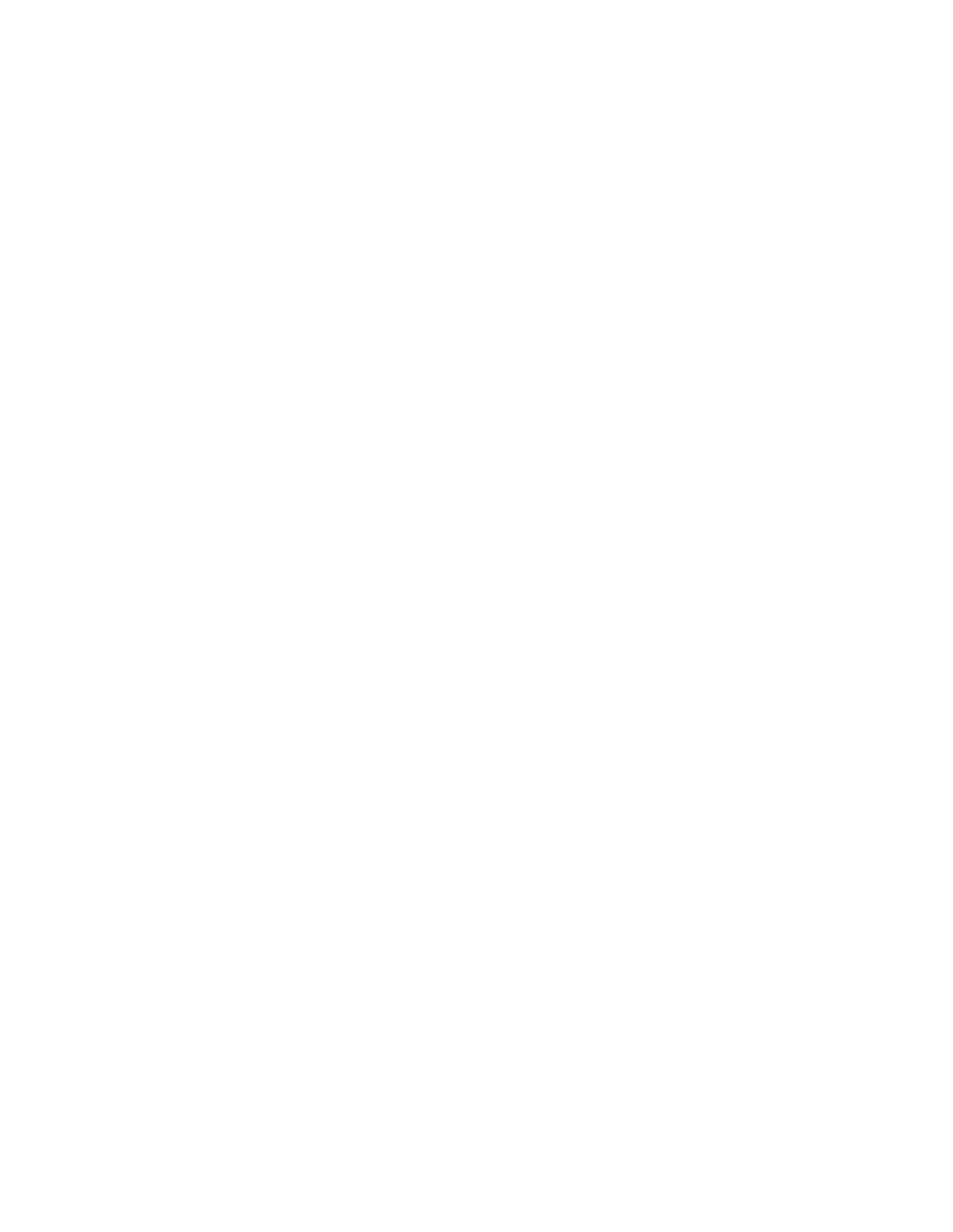(5) serve final nonlicensing orders in performing the duties of this chapter which are subject to the contested case procedures provided in sections 14.57 to 14.69.

<span id="page-9-0"></span>History: 2006 c 282 art 11 s 21; 2008 c 300 s 28; 2012 c 278 art 3 s 9; 2013 c 85 art 2 s 40; 2015 c 54 *art 3 s 7*

## **341.30 LICENSURE REQUIREMENTS.**

Subdivision 1. **Licensure; individuals.** All referees, judges, promoters, trainers, timekeepers, ringside physicians, combatants, and seconds are required to be licensed by the commissioner. The commissioner shall not permit any of these persons to participate in any matter with any combative sport contest unless the commissioner has first issued the person a license.

Subd. 2. **Entity licensure.** Before participating in the holding, promoting, or conducting of any combative sport contest, a corporation, partnership, limited liability company, or other business entity organized and existing under law shall obtain a license from the commissioner and must be authorized to do business under the laws of this state.

Subd. 3. **Background investigation.** The commissioner may require referees, judges, promoters, and combatants to furnish fingerprints and background information under commissioner rules before licensure. The commissioner shall charge a fee for receiving fingerprints and background information in an amount determined by the commissioner. The commissioner may require referees, judges, promoters, and combatants to furnish fingerprints and background information before license renewal. The fee may include a reasonable charge for expensesincurred by the commissioner or the Department of Public Safety. For this purpose, the commissioner and the Department of Public Safety may enter into an interagency agreement.

Subd. 4. **Prelicensure requirements.** (a) Before the commissioner issues a promoter's license to an individual, corporation, or other business entity, the applicant shall, a minimum of six weeks before the combative sport contest is scheduled to occur, complete a licensing application on the Office of Combative Sports website or on forms furnished or approved prescribed by the commissioner and shall:

(1) provide the commissioner with a copy of any agreement between a combatant and the applicant that binds the applicant to pay the combatant a certain fixed fee or percentage of the gate receipts;

(1) (2) show on the licensing application the owner or owners of the applicant entity and the percentage ofinterest held by each owner holding a 25 percent or more interest in the applicant;

 $(2)$   $(3)$  provide the commissioner with a copy of the latest financial statement of the applicant;

(4) provide the commissioner with a copy or other proof acceptable to the commissioner ofthe insurance contract or policy required by this chapter;

 $(3)$  (5) provide proof, where applicable, of authorization to do business in the state of Minnesota; and

(4) ( $\Theta$ ) deposit with the commissioner a cash bond or surety bond in an amount set by the commissioner, which must not be lessthan \$10,000. The bond shall be executed in favor of this state and shall be conditioned on the faithful performance by the promoter of the promoter's obligations under this chapter and the rules adopted under it.

(b) Before the commissioner issues a license to a combatant, the applicant shall:

(1) submit to the commissioner the results of  $\alpha$  current medical examinations on forms furnished or approved prescribed by the commissioner that state that the combatant is cleared to participate in a combative sport contest. The applicant must undergo and submit the results of the following medical examinations, which do not exempt a combatant from the requirements set forth in section 341.33: The medical examination must include an ophthalmological and neurological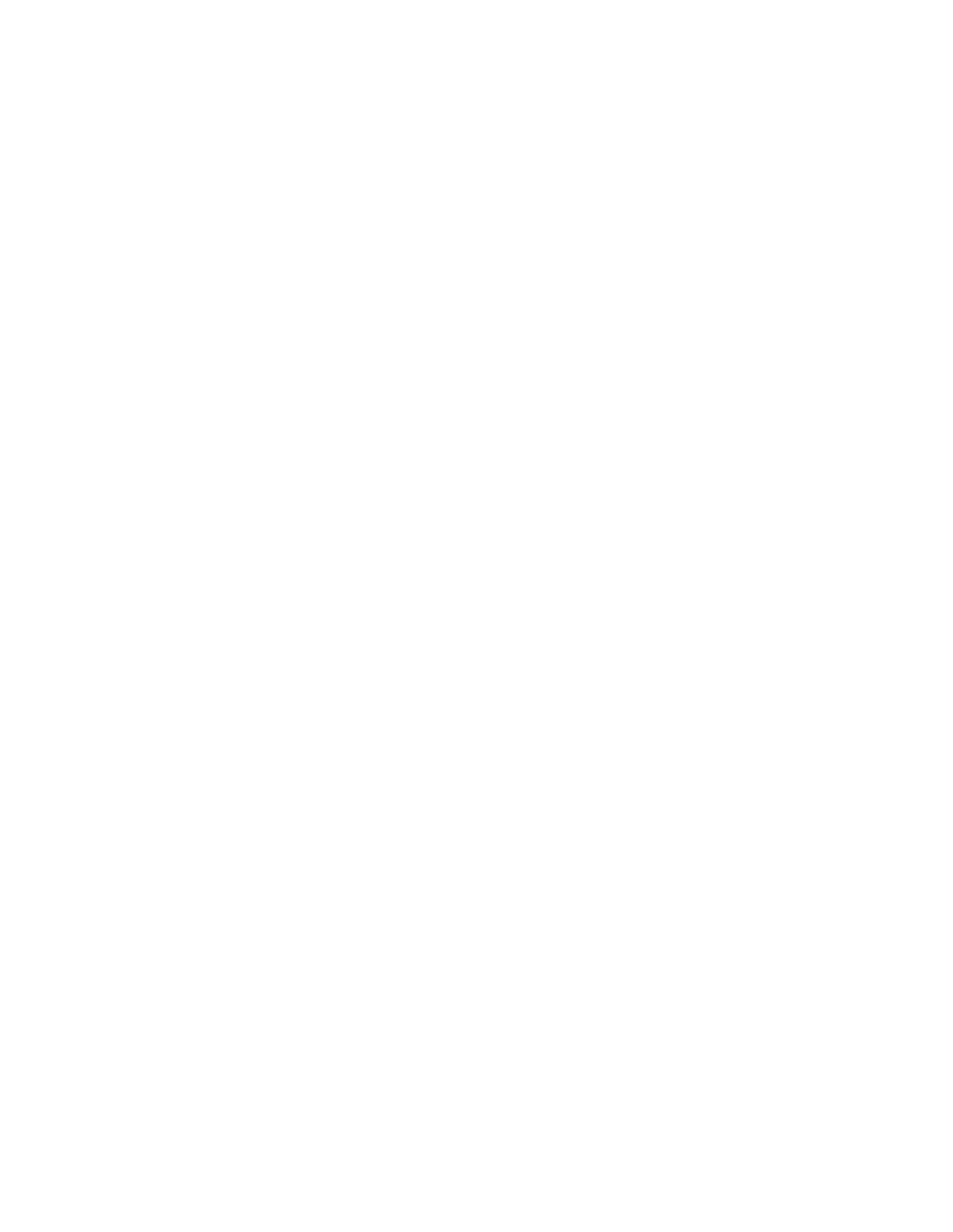examination, and documentation of test results for HBV, HCV, and HIV, and any other blood test as the commissioner by rule may require. The ophthalmological examination must be designed to detect any retinal defects or other damage or condition of the eye that could be aggravated by combative sports. The neurological examination must include an electroencephalogram or medically superior test if the combatant has been knocked unconscious in a previous contest. The commissioner may also order an electroencephalogram or other appropriate neurological orphysical examination before any contest ifit determinesthat the examination is desirable to protect the health of the combatant. The commissionershall not issue a license to an applicant submitting positive test results for HBV, HCV, or HIV;

- (i) a physical examination performed by a licensed medical doctor, doctor of osteopathic medicine, advance practice nurse practitioner, or a physician assistant. Physical examinations are valid for one year from the date of the exam.
- (ii) An ophthalmological examination performed by an ophthalmologist or optometrist that includes dilation designed to detect any retinal defects or other damage or a condition of the eye that could be aggravated by combative sports. Ophthalmological examinations are valid for one year from the date of the exam.
- (iii) Blood work results for HBsAg (Hepatitis B surface antigen), HCV (Hepatitis C antibody), and HIV. Blood work results are good for one year from the date blood was drawn. The commissioner shall not issue a license to an applicant submitting positive test results for HBsAg, HCV, or HIV.
- (iv) other appropriate neurological or physical examinations before any contest, if the commissioner determines that the examination is desirable to protect the health of the combatant.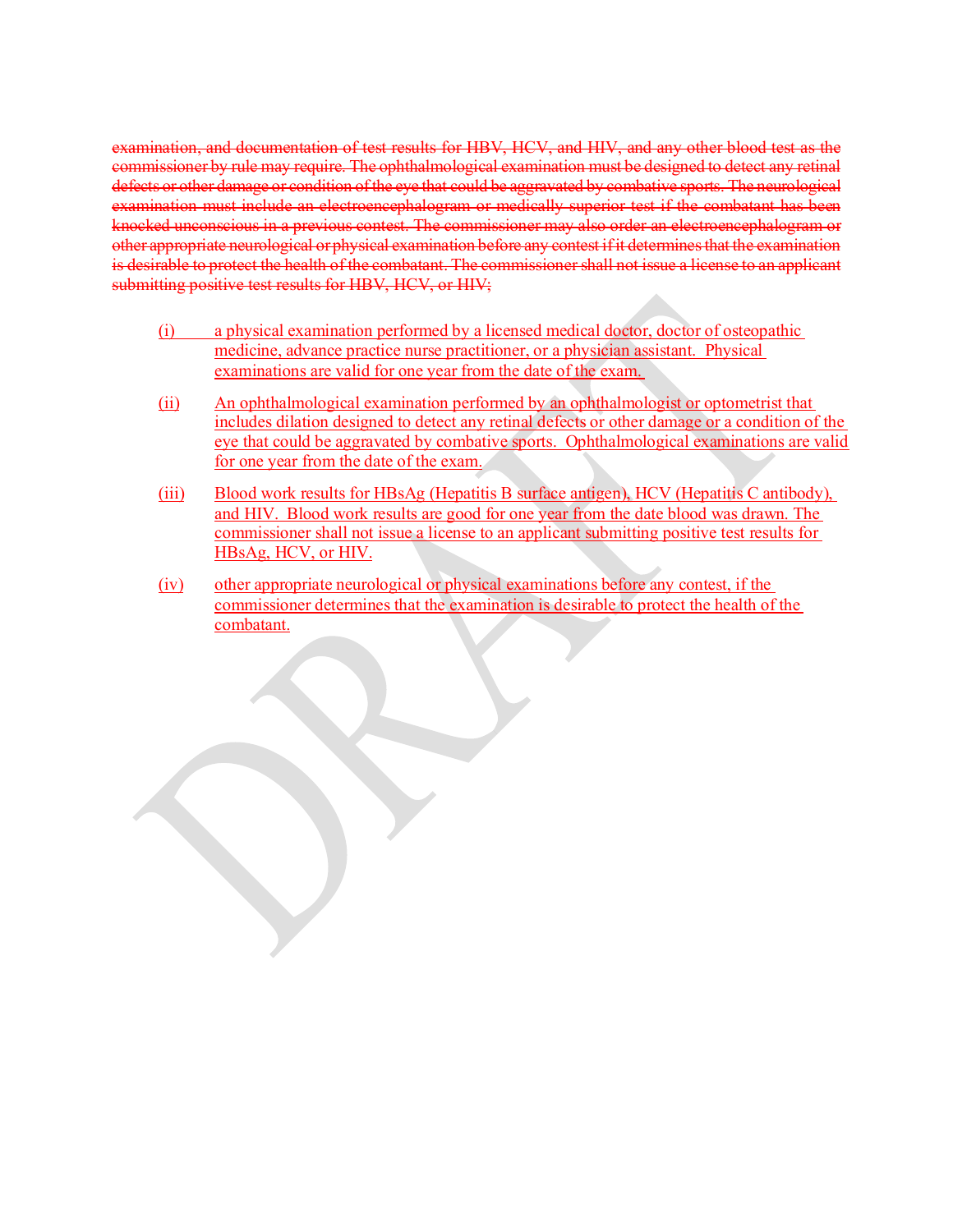(2) complete a licensing application on the Office of Combative Sports website or on forms furnished or approved by the commissioner; and

(3) provide proof that the applicant is 18 years of age. Acceptable proof is a photo driver's license, state photo identification card, passport, or birth certificate combined with additional photo identification.

(c) Before the commissioner issues a license to a referee, judge, or timekeeper, the applicant must submit proof of qualifications that may include certified training from the Association of Boxing Commissions, licensure with other regulatory bodies, three professional references, or a log of bouts worked.

(d) Before the commissioner issues a license to a ringside physician, the applicant must submit proof that they are licensed to practice medicine in the State of Minnesota and in good standing.

<span id="page-12-0"></span>History: 2006 c 282 art 11 s 22; 2008 c 300 s 29; 2012 c 278 art 3 s 9; 2013 c 85 art 2 s 41; 2015 c 54 *art 3 s 8-10; 1Sp2019 c 7 art 9 s 14*

**341.31** [Repealed, 2008 c 300 s 52; 2008 c 363 art 10 s 35]

#### **341.32 LICENSE FEES; EXPIRATION; RENEWAL.**

Subdivision 1. **Annual licensure.** The commissioner may establish and issue annual licensessubject to the collection of advance fees by the commissioner for promoters, judges, referees, ringside physicians, timekeepers, combatants, trainers, and seconds.

<span id="page-12-1"></span>Subd. 2. **Expiration and application.** Licenses expire annually on December 31 June 30. A license may be applied for each year by filing an application for licensure and satisfying all licensure requirements established in section 341.30, and submitting payment of the license fees established in section 341.321. An application for a license and renewal of a license must be on a form provided by the commissioner. Any license received or renewed in the year 2022 shall be valid until June 30, 2023.

History: 2006 c 282 art 11 s 24; 2007 c 135 art 3 s 36; 2008 c 300 s 30; 2012 c 278 art 3 s 9; 2013 c *85 art 2 s 42; 2015 c 54 art 3 s 11,12; 1Sp2019 c 7 art 9 s 15*

#### **341.321 FEE SCHEDULE.**

- (a) The fee schedule for professional and amateur licenses issued by the commissioner is as follows:
- (1) referees, \$25;
- (2) promoters, \$700;
- (3) judges and knockdown judges, \$25;
- (4) trainers and seconds, \$80;
- (5) timekeepers, \$25;
- (6) professional combatants, \$70;
- (7) amateur combatants, \$50; and
- (8) ringside physicians, \$25.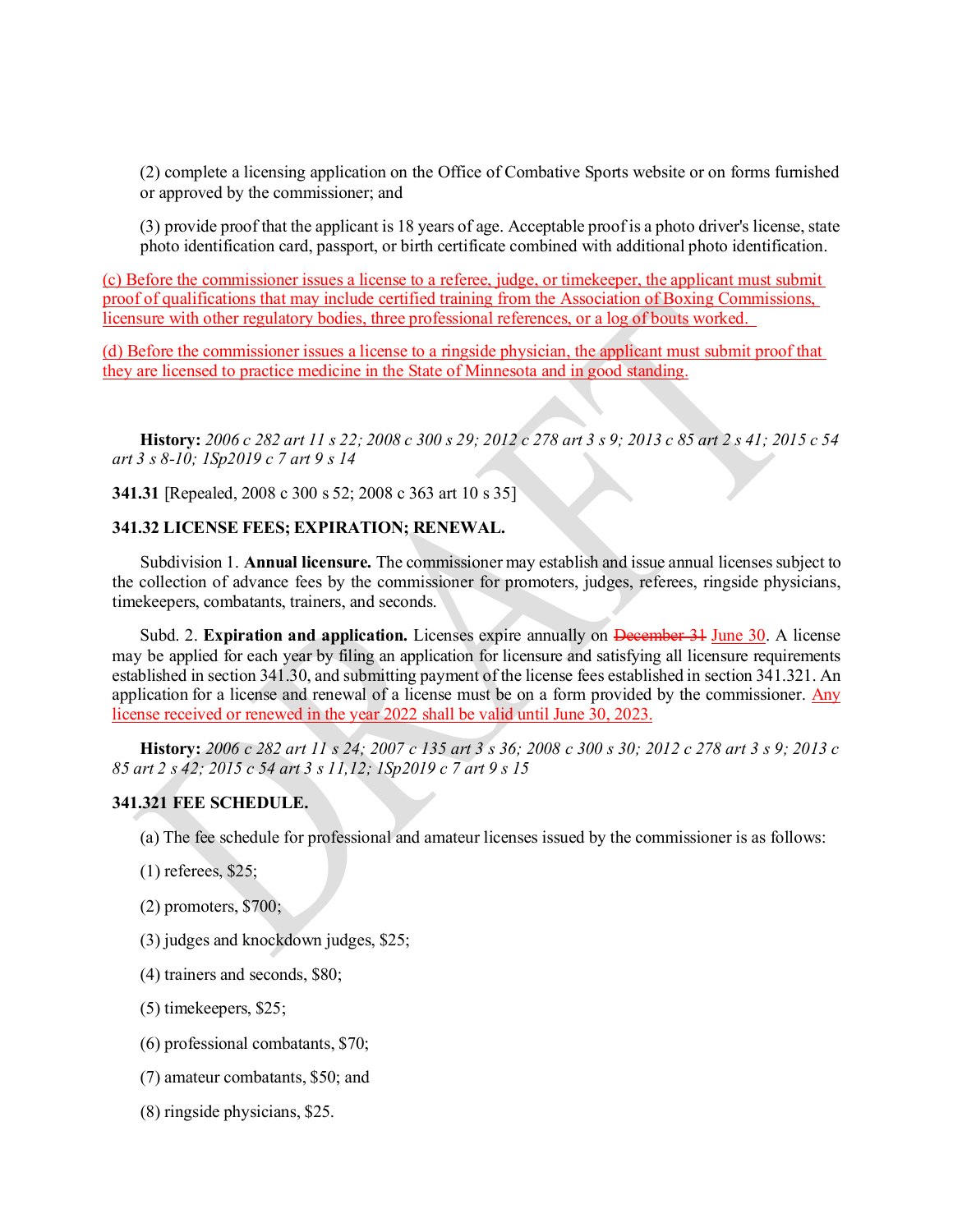License fees for promoters are due at least six weeks prior to the combative sport contest. All other license feesshall be paid no laterthan the weigh-in priorto the contest. No license may be issued until all prelicensure requirements outlined in section 341.30 are satisfied and fees are paid.

(b) The commissioner shall establish a contest fee for each combative sport contest and shall consider the size and type of venue when establishing a contest fee. The A promoter or event organizer of an event regulated by the Department of Labor and Industry must pay, per event, a combative sport contest fee of  $\frac{1}{15}$  \$1,500 per event or not more than four percent of the gross ticket sales, whichever is greater., as determined by the commissioner when the combative sport contest is scheduled. The fee must be paid as follows:

- (c) A professional or amateur combative sport contest fee is nonrefundable and shall be paid as follows:
- $(1)$  \$500 is due when at the time the combative sport contest is scheduled; and
- $(2)$  \$1,000 is due at the weigh-in prior to the contest.;
- (3) if four percent of the grossticket salesis greater than \$1,500, the balance is due to the commissioner within fourteen days of the completed contest; and
- (4) the face value of all complimentary tickets distributed for an event, to the extent they exceed 15 percent of total event attendance, count towards gross tickets sales for the purposes of determining a combative sports contest fee.

If four percent of the gross ticket sales is greater than \$1,500, the balance is due to the commissioner within seven days of the completed contest.

(d) The commissioner may establish the maximum number of complimentary tickets allowed for each event by rule.

<span id="page-13-0"></span> $(c)$  (e) All fees and penalties collected by the commissioner must be deposited in the commissioner accountin the special revenue fund.

History: 2006 c 282 art 11 s 25; 2007 c 135 art 3 s 37; 2008 c 300 s 31; 1Sp2011 c 4 art 2 s 5; 2012 *c 278 art 3 s 9; 2013 c 85 art 2 s 43; 1Sp2015 c 1 art 5 s 5; 2017 c 68 art 2 s 3; 1Sp2019 c 7 art 9 s 16*

## **341.322 PAYMENT SCHEDULE.**

The commissioner may establish a schedule of fees to be paid by a promoter to referees; judges and knockdown judges; timekeepers; and ringside physicians.

## **341.323 EVENT APPROVAL.**

Subd, 1 Before the commissioner approves a combative sports contest, the promoter and shall:

- (1) provide the commissioner, at least six weeks before the combative sport contest is scheduled to occur, information about the time, date, and location of the contest;
- (2) provide the commissioner, at least 72 hours before the combative sport contest is scheduled to occur, with a copy of any agreement between a combatant and the promoter that binds the promoter to pay the combatant a certain fixed fee or percentage of the gate receipts;
- (3) provide the commissioner, at least 72 hours before the combative sport contest is scheduled to occur, with a copy or other proof acceptable to the commissioner of the insurance contract or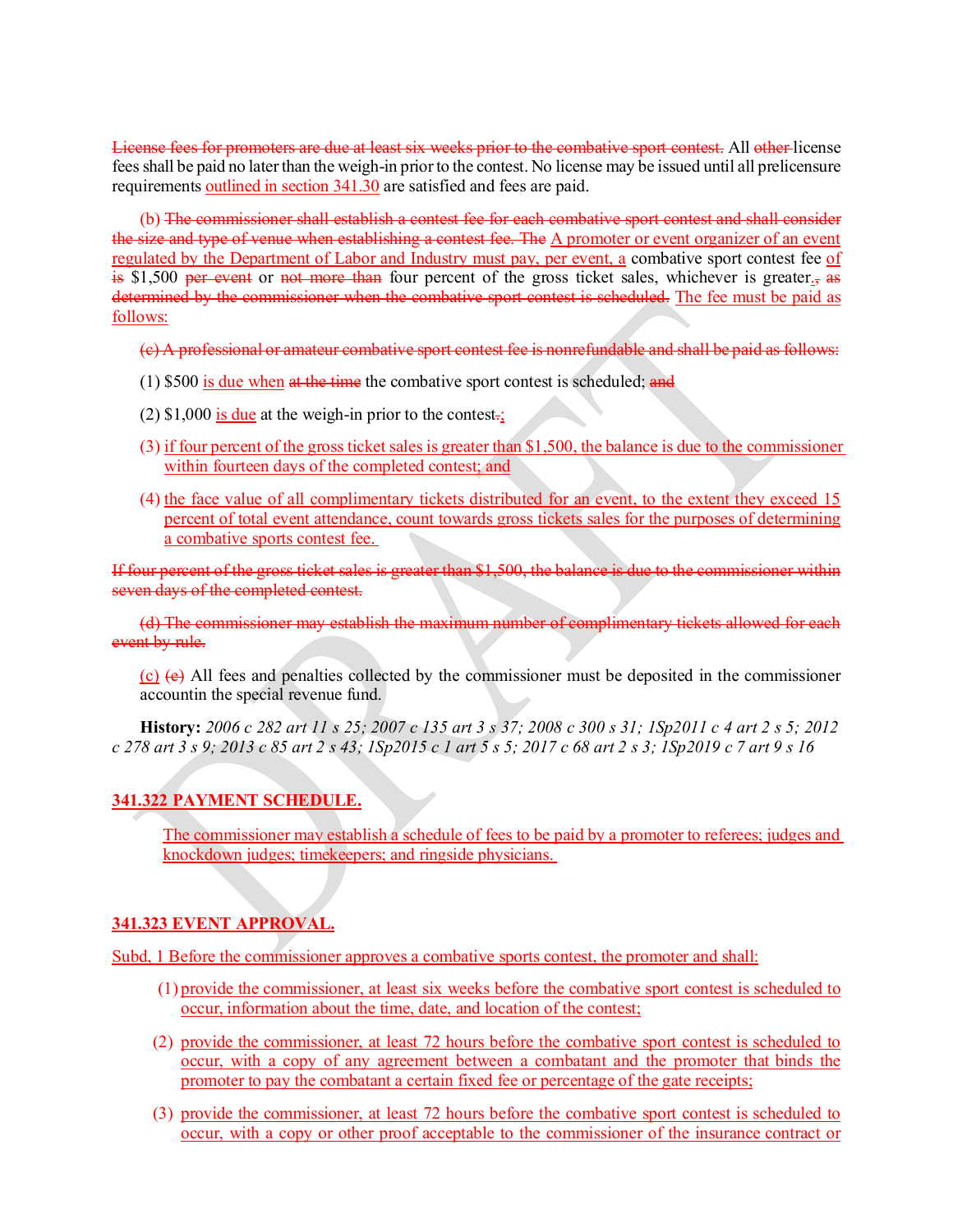policy required by this chapter;

(4) provide the commissioner, at least 72 hours before the combative sport contest is scheduled to occur, proof acceptable to the commissioner that the promoter will provide, at the cost of the promoter, at least one uniformed security guard or uniformed off-duty member of law enforcement to provide security at any event regulated by the Department of Labor and Industry. The commissioner may require a promoter to take additional security measures to ensure the safety of participants and spectators at an event.

Subd, 2. Before the commissioner approves a combative sport contest, the commissioner must ensure that the promoter is properly licensed under this chapter. The promoter must maintain proper licensure from the time it schedules a combative sports contest through the date of the contest.

Subd. 3. Nothing in this section limits the commissioner's discretion in deciding whether to approve a combative sport contest or event.

#### **341.324 AMBULANCE.**

A promoter must ensure, at the cost of the promoter, that an ambulance and two emergency medical technicians are on the premises during a combative sports contest.

## **341.33 PHYSICAL EXAMINATION REQUIRED; FEES.**

Subdivision 1. **Examination by physician.** All combatants must be examined by a physician licensed by this state within 36 hours before entering the ring, and the examining physician shall immediately file with the commissioner a written report of the examination. Each female combatant shall take and submit a negative pregnancy test as part of the examination. The physician's examination may report on the condition of the combatant's heart and general physical and general neurological condition. The physician's report may record the condition of the combatant's nervous system and brain as required by the commissioner. The physician may prohibit the combatant from entering the ring if, in the physician's professional opinion, it is in the best interest of the combatant's health. The cost of the examination is payable by the promoter conducting the contest or exhibition.

<span id="page-14-0"></span>Subd. 2. **Attendance of physician.** A promoter holding or sponsoring a combative sport contest shall have in attendance a physician licensed by this state the State of Minnesota. The commissioner may establish a schedule of fees to be paid to each attending physician by the promoter holding or sponsoring the contest.

History: 2006 c 282 art 11 s 26; 2008 c 300 s 32; 2012 c 278 art 3 s 9; 2015 c 54 art 3 s 13

#### **341.34 INSURANCE.**

Subdivision 1. **Required insurance.** The commissioner shall:

(1) require insurance coverage for a combatant to provide for medical, surgical, and hospital care for injuries sustained in the ring in an amount of at least \$10,000 and payable to the combatant as beneficiary; and

(2) require life insurance for a combatant in the amount of at least \$10,000 payable in case of accidental death resulting from injuries sustained in the ring.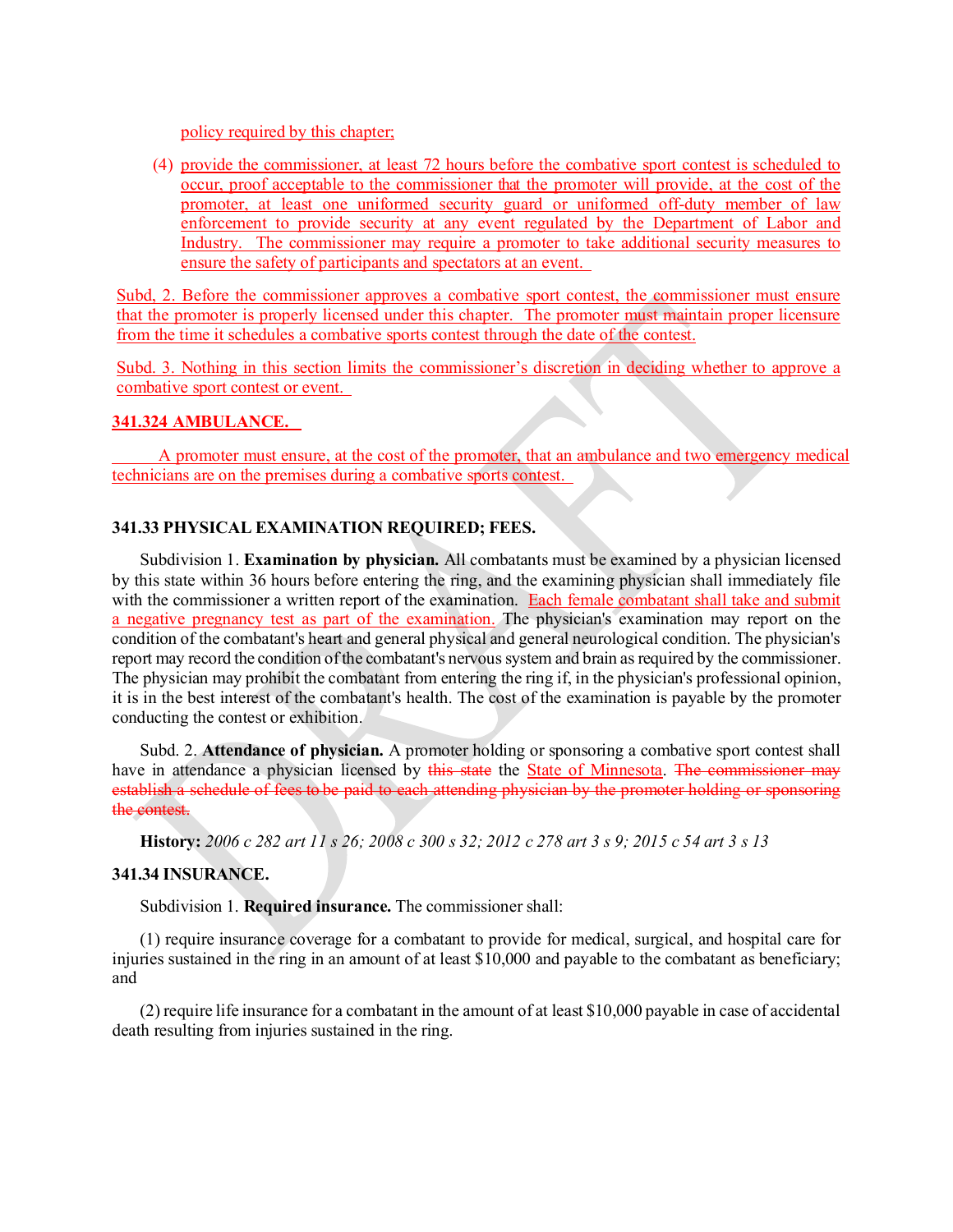<span id="page-15-0"></span>Subd. 2. **Payment for insurance.** The cost of the insurance required by this section is payable by the promoter.

**History:** *2006 c 282 art 11 s 27; 2008 c 300 s 33; 2012 c 278 art 3 s 9*

## **341.345 CHALLENGING THE OUTCOME OF A COMBATIVE SPORT CONTEST.**

Subdivision 1(a). If a combatant disagrees with the outcome of a combative sport contest regulated by the Department of Labor and Industry, in which the combatant participated, the combatant may challenge the outcome.

(b) If a third party makes a challenge on behalf of a combatant, the third party must provide written confirmation that they are authorized to make the challenge on behalf of the combatant. The written confirmation must contain the combatant's signature and must be submitted with the challenge.

Subd. 2. A challenge must be submitted on a form prescribed by the commissioner; set forth all relevant facts and the basis for the challenge; and state what remedy is being sought. A combatant may submit photos, videos, documents, or any other evidence the combatant would like the commissioner to consider in connection to the challenge. A combatant may challenge the outcome of a contest only if it is alleged that:

- 1. the referee made an incorrect call or missed a rule violation that directly affected the outcome of the contest;
- 2. there was collusion amongst officials to affect the outcome of the contest; or
- 3. scores were miscalculated.

Subd. 3 A challenge must be submitted within 10 days of the contest.

- (1) For purposes of this subdivision, the day of the contest shall not count towards the 10-day period. If the tenth day falls on a Saturday, Sunday, or legal holiday, then a combatant shall have until the next day that is not a Saturday, Sunday, or legal holiday to submit a challenge.
- (2) The challenge must be submitted to the commissioner at the address, fax number, or e-mail address designated on the commissioner's website. The date on which a challenge is submitted by mail shall be the postmark date on the envelope in which the challenge is mailed. If the challenge is faxed or e-mailed, it must be received by the commissioner by 4:30 p.m. Central Time on the day the challenge is due.

Subd. 4. If the requirements of subdivisions 1 through 3 are met, the commissioner shall send a complete copy of the challenge documents, along with any supporting materials submitted, to the opposing combatant by mail, fax, or e-mail. The opposing combatant shall have 14 days from the date the commissioner sends the challenge and supporting materials to submit a response to the commissioner. Additional response time is not added when the commissioner sends the challenge to the opposing combatant by mail. The opposing combatant may submit photos, videos, documents, or any other evidence the opposing combatant would like the commissioner to consider in connection to the challenge. The response must be submitted to the commissioner at the address, fax number, or e-mail address designated on the commissioner's website. The date on which a response is submitted by mail shall be the postmark date on the envelope in which the response is mailed. If the response is faxed or e-mailed, it must be received by the commissioner by 4:30 p.m. Central Time on the day the response is due.

Subd. 5. The commissioner may, if the commissioner determines it would be helpful in resolving the issues raised in the challenge, send a complete copy of the challenge or response, along with any supporting materials submitted, to any licensed official involved in the combative sport contest at issue by mail, fax, or e-mail and request their views on the issues raised in the challenge.